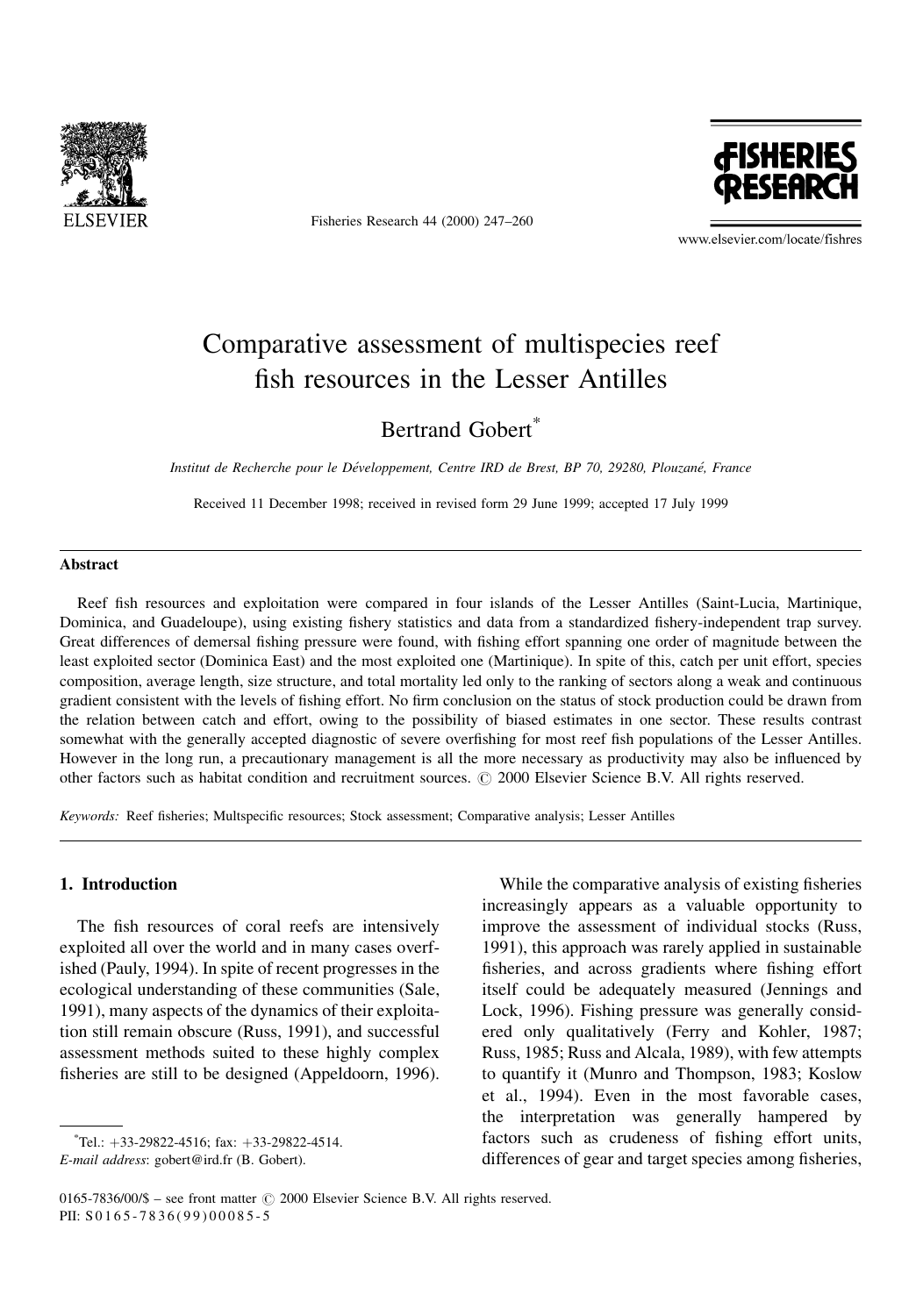

Fig. 1. Map of the four islands with the location and abbreviation of the five sectors sampled.

lack of detailed catch data, or non-equilibrium situations.

A comparative analysis was applied to the reef fisheries of four Lesser Antilles islands (Saint-Lucia, Martinique, Dominica, Guadeloupe) (Fig. 1). These islands are characterized by mountainous relief and narrow shelves (except the Eastern part of Guadeloupe), the absence of significant coral reefs (except in Martinique), a common fish fauna (Randall, 1983), and a similar general biological productivity within the regional Caribbean context. From a common technical and social basis stemming from the same historical background, the fishery sector developed quite differently in the post-colonial period, where

Saint-Lucia and Dominica became independent states, and Martinique and Guadeloupe became French Overseas Departments. All islands recently experienced a development of the pelagic fishery, but the exploitation of bottom species can be considered as relatively stable. The general feeling is that these coastal demersal stocks are highly overexploited (Mahon, 1990, 1993); although the fishing pressure is obviously very high, at least in some of the islands, traditional monospecific analysis of fisheries have shown their limits (Gobert, 1991) and stock assessments are supported by very few objective data (Appeldoorn and Lindeman, 1985). Management measures (summarized by Chakalall, 1995) are thus not always established on a firm basis (Gobert, 1994a).

### 2. Materials and methods

## 2.1. Estimation of landings and fishing effort

In Dominica and Saint-Lucia, statistical data collected by the fisheries division or department (Lawrence et al., 1988; Murray et al., 1988) were processed to estimate fishing activity (number of trips) and landings by gear, month and landing site, for 1990– 1993 and 1990–1992 respectively (Guiste et al., 1996; Gobert and Domalain, 1995). As no such data were available in Martinique and Guadeloupe, 1992 fishing effort was estimated indirectly using the statistics of fishing gear materials sold by the cooperatives, and calibrated from an intensive survey conducted in 1987  $(Gobert, 1989)$  and the yearly statistics of the fishermen's professional organization. Using sale statistics was shown to provide a realistic estimate of at least the number of trips (Gobert, in press). Estimates of fishing effort were obtained separately for each gear in the demersal fishery (Gobert, unpublished ms.). The total number of traps hauled was multiplied by the relative fishing power of traps (Munro, 1974) corresponding to the average soak time in the island (ignoring a possible effect of trap shape or size, as all traps used in the islands are variants of the "antillean trap"); the effort expressed in "trap-days" (td) is the number of traps hauled after 24 h that would have yielded the same weight of catch. Fishing effort for the other gears was estimated from that of traps in the same island on the basis of their respective landings.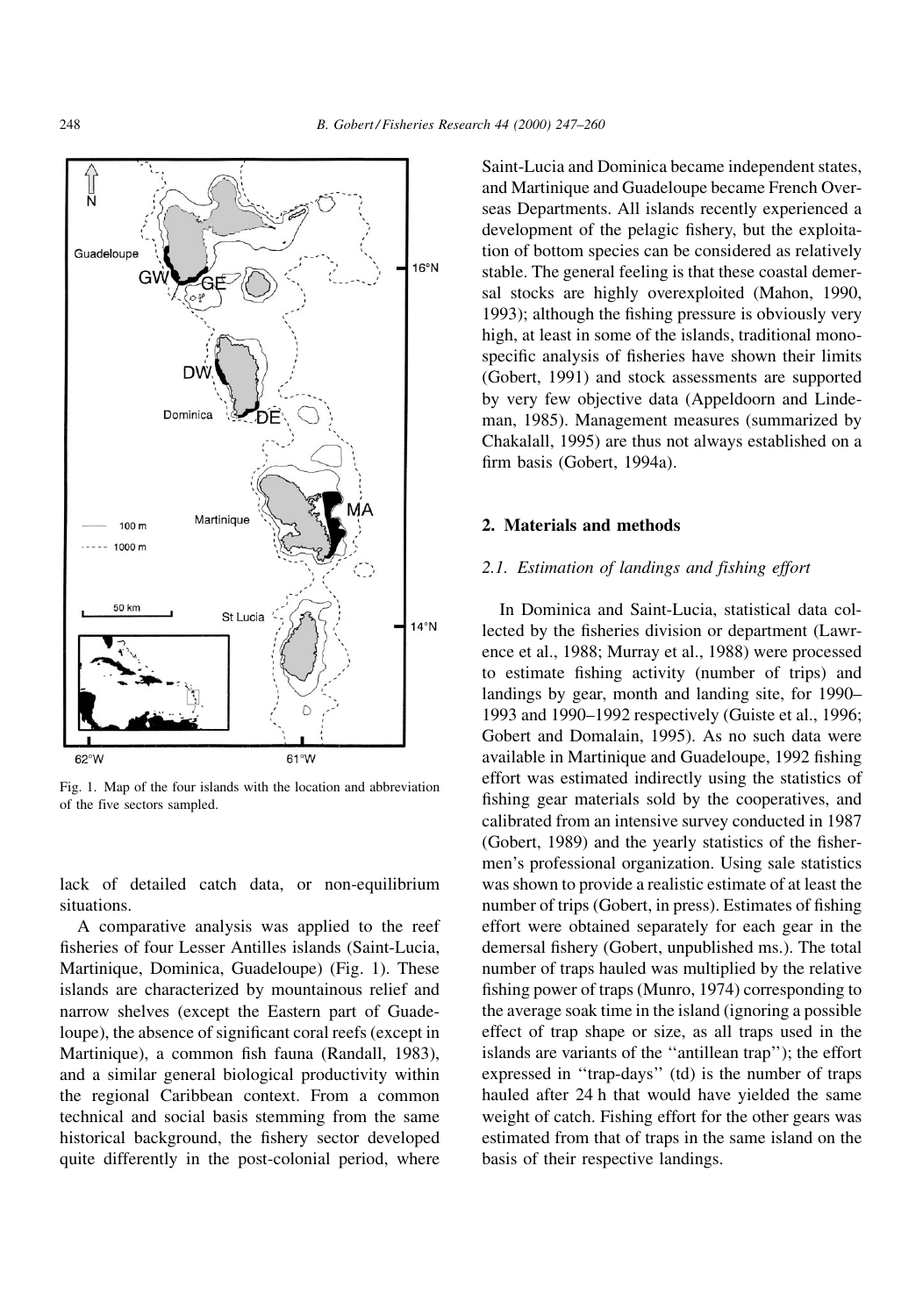| Sector                                                  | Dominica East         | Dominica West                | Guadeloupe East               | Guadeloupe West          | Martinique               |
|---------------------------------------------------------|-----------------------|------------------------------|-------------------------------|--------------------------|--------------------------|
| Abbreviation<br>Sampling period<br>Number of trap hauls | DE<br>$04/93 - 10/93$ | DW<br>$04/93 - 10/93$<br>138 | GE.<br>$01/93 - 09/93$<br>428 | GW<br>01/93-09/93<br>655 | MA<br>12/91-12/92<br>412 |

Table 1 Characteristics of the fishery-independent survey in the five sectors

#### 2.2. Fishery-independent survey

The comparative study of the resource is based on standardized fishery-independent surveys (Gobert, unpublished ms.). Unbaited fish traps were used in standardized conditions: mesh shape (hexagonal) and size (31 mm smallest opening), trap shape (arrowhead with single funnel) and size  $(2 \text{ m} \times 2.5 \text{ m} \times 0.66 \text{ m})$ , with a wooden or, in Guadeloupe, a metal, frame), soak time (seven days, most often between six and nine days). The traps were set at random stations within 10 m depth strata; most of them fished between 10 and 60 m. Five sectors were sampled in three of the islands, from December 1991 to October 1993 (Fig. 1, Table 1). For each trap hauled, information was recorded on date and time, GPS position, depth, soak time, problems occurring (if any). Except in a few isolated cases, each individual in the catch was measured in centimeters and weighted in grams. Occasionally in Guadeloupe, very large catches could not be processed entirely: then only the overall number by species and individual fish weights were measured.

#### 2.3. Methods of analysis

After testing the log-normal distribution of catches in each sector (chi-square tests,  $p > 0.1$ ), the average trap catch was computed with the estimator suitable for log-normal distributions (Dagnelie, 1973) from traps with soak time between six and nine days and non-zero catch. This latter condition was found to be the best way to reject the traps which did not fish in normal conditions (falling upside down on the bottom or with the door not properly closed). Trap dimensions, mesh size, and soak time make the probability of a null catch very low for a trap fishing in normal conditions, so the complete emptiness was considered as an important clue to detect this bias, although errors of both types almost certainly occurred. The effects of

depth, sector and month on catch were tested with a non-parametric analysis of variance (Kruskal-Wallis test).

To cope with the small number of fish caught for most species in each sector, length distributions were processed regardless of catch date or depth, as these factors were not found to have any clear influence on specific size structures. This was shown by visual inspection of distributions and, in the most intensively sampled sectors (Guadeloupe), by analysis of variance of length by depth strata (parametric ANOVA or Kruskal-Wallis tests, followed by length-depth regression analysis for significant species).

No attempt was made to estimate growth parameters from field data, but they were found in Claro and Garcia-Arteaga (1994). The comparison of total mortality coefficients  $Z$  among sectors was based on the length-converted catch curve (Pauly, 1980; Sparre and Venema, 1992) using the FAO-ICLARM FISAT software (Gayanilo et al., 1996). Z cannot be estimated when growth parameters are unknown, but the ratio of Z estimates for two distributions is quite independent of these growth parameters if the same input values are used in both analysis (Gobert, 1997). This property was used to estimate ratios of Z among sectors, for species whose growth parameters are not reliably known; the ratio was averaged for sets of combinations of K and  $L_{\infty}$  chosen within ranges of values considered as possible given the existing biological knowledge (maximum recorded size, likely values for the growth rate  $K$ ).

Length-frequency analysis is severely limited by the size of samples and therefore leads to discard thousands of fish measurements; processing average lengths allows the use a much larger part of this considerable amount of quantitative information. Sectors were ranked using an approach which does not rely directly on the comparisons of average length, but on the proportion of significant differences among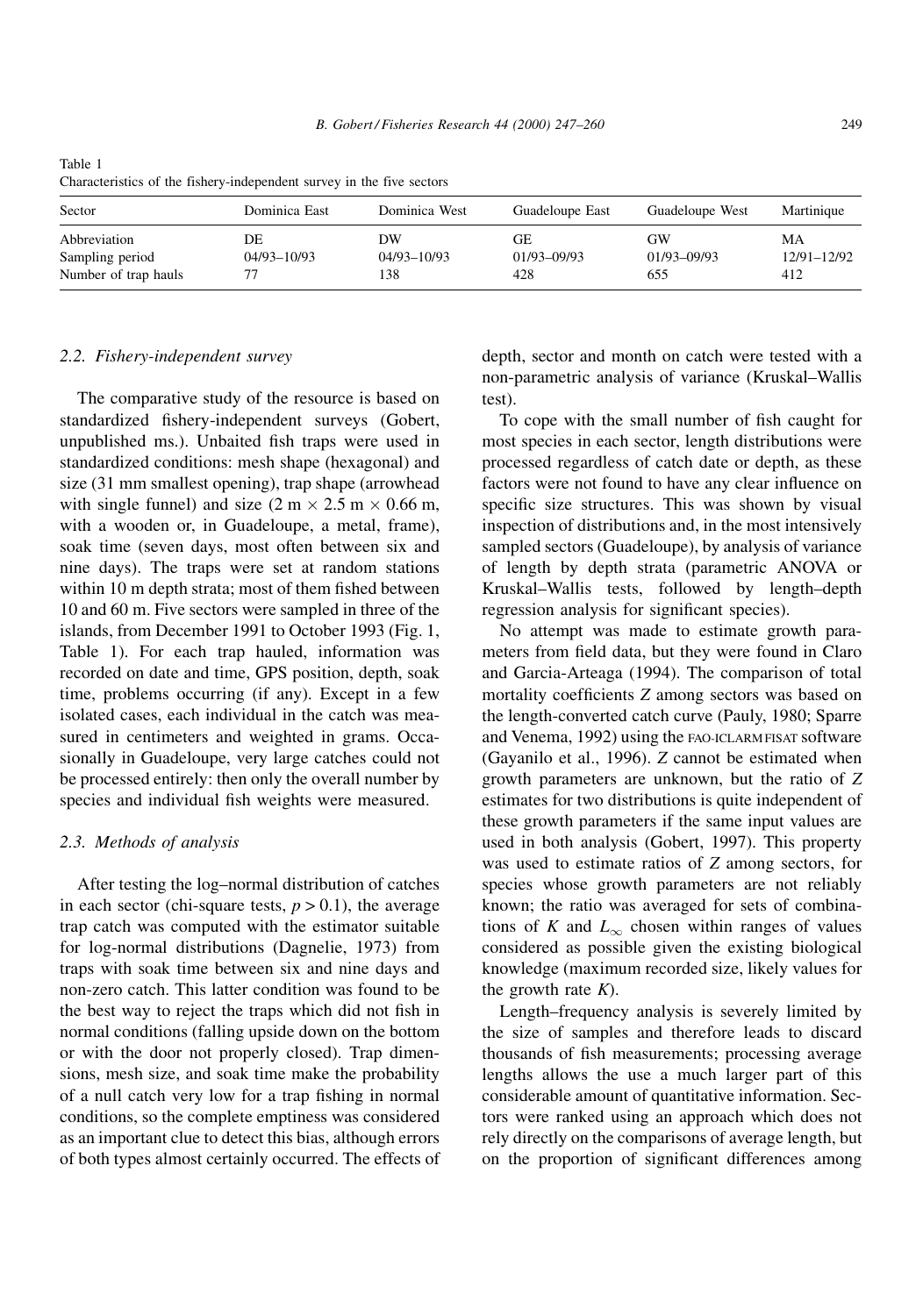them. For each combination of species and depth strata, average lengths were compared among sectors with Student *t*-test when sample size was greater than 10, an arbitrarily low value which has little impact on the indirect approach described above. The results were summarized for each sector with two indices: SD (proportion of significant differences among all the possible comparisons involving this sector), and SD (proportion of differences where the mean length is greater in the sector, among all the significant ones involving it). Average length was also considered by groups of species reaching a comparable maximum size (i.e.  $10-20$  cm,  $20-30$  cm, etc.), thus reflecting the part of the total size range covered by the species groups.

The differences in relative catch composition were tested with the analysis of similarity, a non-parametric analogue of MANOVA (Clarke and Green, 1988; Clarke and Warwick, 1994). Because of the limitations (less than 125 samples) of the Primer software (Plymouth Marine Laboratory, UK), the ANOSIM procedure was applied to data subsets of this size. 15 subsets were randomly extracted from the whole set  $(25 \text{ samples} \times 5 \text{ sectors})$ , and the results of the 15 analyses were summarized.

## 2.4. Measurement of shelf areas

Shelf areas were measured from the most precise marine charts available, down to the 100 m isobath because the slopes deeper than 60 m, almost unexploited, are very steep and represent a negligible area. On the eastern shelf of Martinique, areas of flat and improductive bottom, which support almost no fishing effort (Gobert and Stanisière, 1997), were

excluded in the computation of relative  $(=$  per unit area) catch and effort of the fishery at the scale of the whole island. But at the scale of the surveyed sector, taking into account unproductive areas was not necessary to compute average catch, as these areas are mainly located outside the sector, or in its deepest part where very few traps were set.

## 3. Results

## 3.1. Modes of exploitation of the resource

The demersal fishery is dominated in all islands by the use of traps, which account for about 60% of both activity and landings (Table 2). Nets and lines include variable proportions of several fishing techniques (gillnets and trammelnets, handlines and longlines) which are generally difficult to separate in statistical data. Initially built with bamboo, traps are increasingly made of galvanized chicken wire on wooden frames, with arrowhead or Z shape and variable size; they are generally set unbaited (or with bread or vegetal bait) and hauled on the average once a week in the French islands and twice in the other two. Minimum mesh sizes are 31 mm (smallest opening) in Martinique and 38 mm in the other islands.At the scale of the whole shelves, the amount of fishing effort differs widely (Table 3), especially between Saint-Lucia/Dominica and Martinique/Guadeloupe. Relative efforts  $(td/km<sup>2</sup>)$  cannot be compared on reliable bases at this scale, as the information on improductive areas of the kind identified in Martinique is not available in other islands, especially in Guadeloupe where it likely exists.

Table 2

Characteristics of the demersal fishery in Saint-Lucia, Dominica, and Martinique

| Island (year)      | Saint-Lucia (1993) |          | Dominica (1992) |            | Martinique (1987) |           |  |  |
|--------------------|--------------------|----------|-----------------|------------|-------------------|-----------|--|--|
|                    | Activity           | Landings | Activity        | Landings   | Activity          | Landings  |  |  |
| % of traps         | 61.1               | 51.2     | 62.1            | 72.7       | 60.0              | 63.8      |  |  |
| % of bottom lines  | 23.7               | 26.8     | 32.1            | 20.2       | 10.2              | 8.8       |  |  |
| % of bottom nets   | 10.7               | 14.8     | 5.8             | 7.1        | 21.9              | 21.6      |  |  |
| % of diving        | 4.4                | 7.2      |                 |            | 7.8               | 5.8       |  |  |
| Total demersal     | 7670 trips         | 130 tons | 8493 trips      | $119$ tons | $92460$ trips     | 1386 tons |  |  |
| Demersal/total (%) | 30.4               | 11.6     | 35.3            | 16.7       | 60.4              | 42.2      |  |  |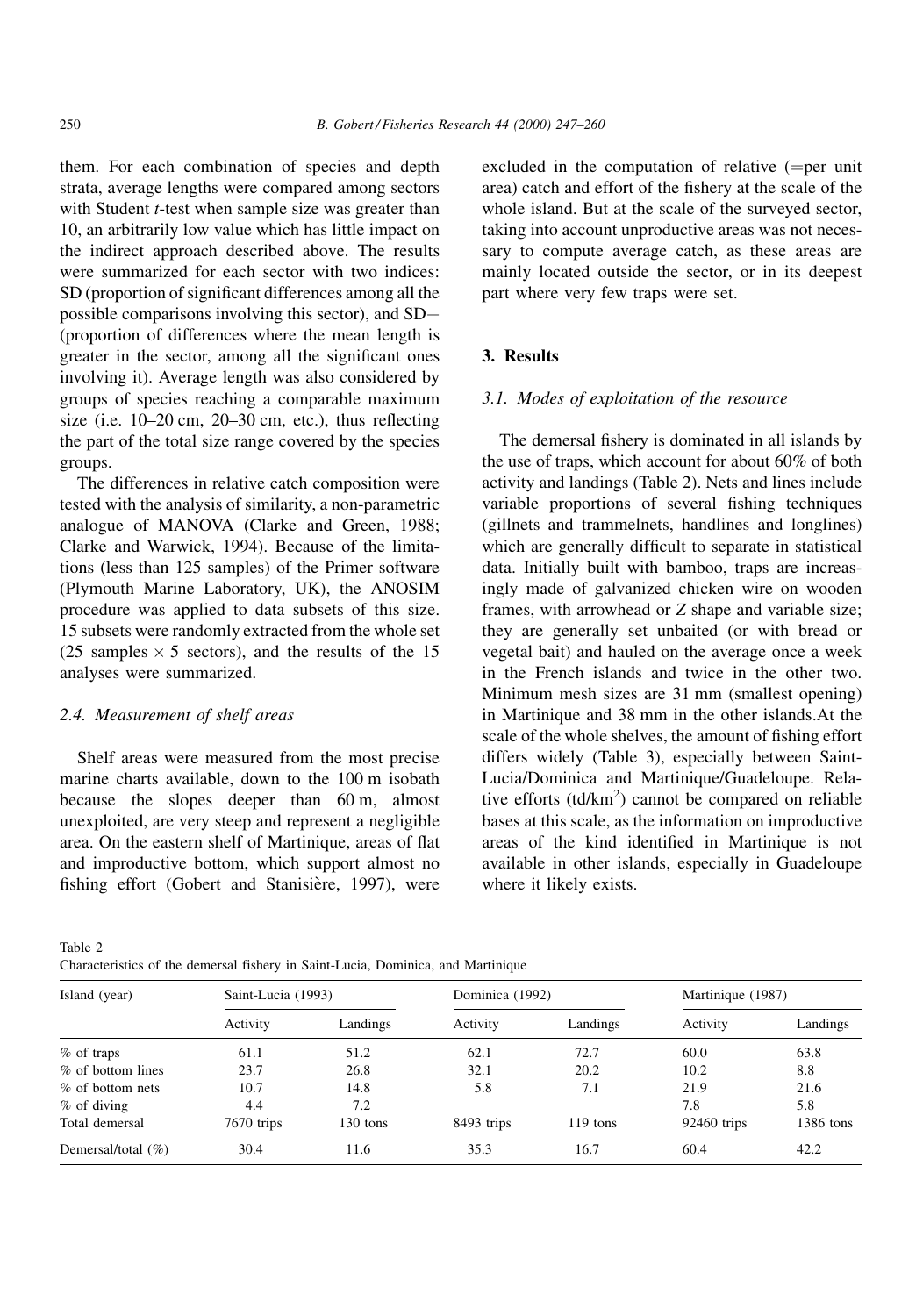|                                     | Saint-Lucia                       | Dominica       | Martinique           | Guadeloupe   |
|-------------------------------------|-----------------------------------|----------------|----------------------|--------------|
| SE traps (td)                       | 248 570                           | 249 307        | 2 849 540            | 3 623 550    |
| SE other gears (td)                 | 155 939                           | 93 592         | 2 3 5 2 4 6 6        | >2300000     |
| Total SE $(\times 1000 \text{ td})$ | $\sim 0.4$                        | $\sim 0.3$     | $\sim 5.0$           | $\sim 6.0$   |
| Main sources of uncertainity        | Traps hauled/trip<br>Line fishery | Trap soak time | Evolution since 1987 | All elements |

Table 3 Standardized effort (SE) in the four islands

## 3.2. Results of the fishery-independent survey

#### 3.2.1. Catch per unit effort

Trap catches were usually low, with a mode at values lower than 1 kg/haul followed by steadily decreasing frequencies, except in DE where the frequencies spread more evenly (Fig. 2); the difference with DW (where the sample is also small) suggests that the distribution in DE is more an effect of the structure of the sampled population than of the size of the sample. All the differences between successive means are statistically significant (Student  $t$ -test,  $p < 0.01$ ) except GE-MA ( $t = 0.85$ ,  $p = 0.39$ ). The sectors can thus be ranked according to the average catch, as follows:  $DE > GW > (GE - MA) > DW$ .

Among the main factors potentially accounting for catch variability (depth, sector and month), sector  $(K = 83.7)$  and month  $(K = 35.1)$  effects are very highly significant ( $p \ 0.01$ ) and depth is not significant  $(K = 6.4, p = 0.49)$ . However, month was not considered in the analysis as the monthly catches observed along the year do not show any seasonal evolution, but rather random variations.

#### 3.2.2. Catch composition

A total of 144 different species were identified, ranging from 59 to 111 among sectors in relation with the amount of sampling (number of traps hauled). As expected in these communities, the catch is not dominated by a few species: the most abundant one accounts for  $9-14\%$  of the total weight, and 22 different species are found in the first half of the total weight in all sectors (Table 4).

Except Monacanthidae in DE, no family accounts for more than 20% in weight (Fig. 3); Monacanthidae, Muraenidae, Mullidae, Holocentridae, and Haemulidae are important in all sectors but some families are so in some sectors only: Acanthuridae (MA), Caran-



Fig. 2. Relative frequency distribution of the catch per trap (m: mean, sdm: standard deviation of the mean, n: sample size).

gidae (GW), etc. Although the catch composition by family is significantly different among sectors (ANO-SIM,  $0.069 < R < 0.167$ , p 0.01), the low value of R shows that the overall similarity level is quite high. DE is more different from the rest of the sectors, as shown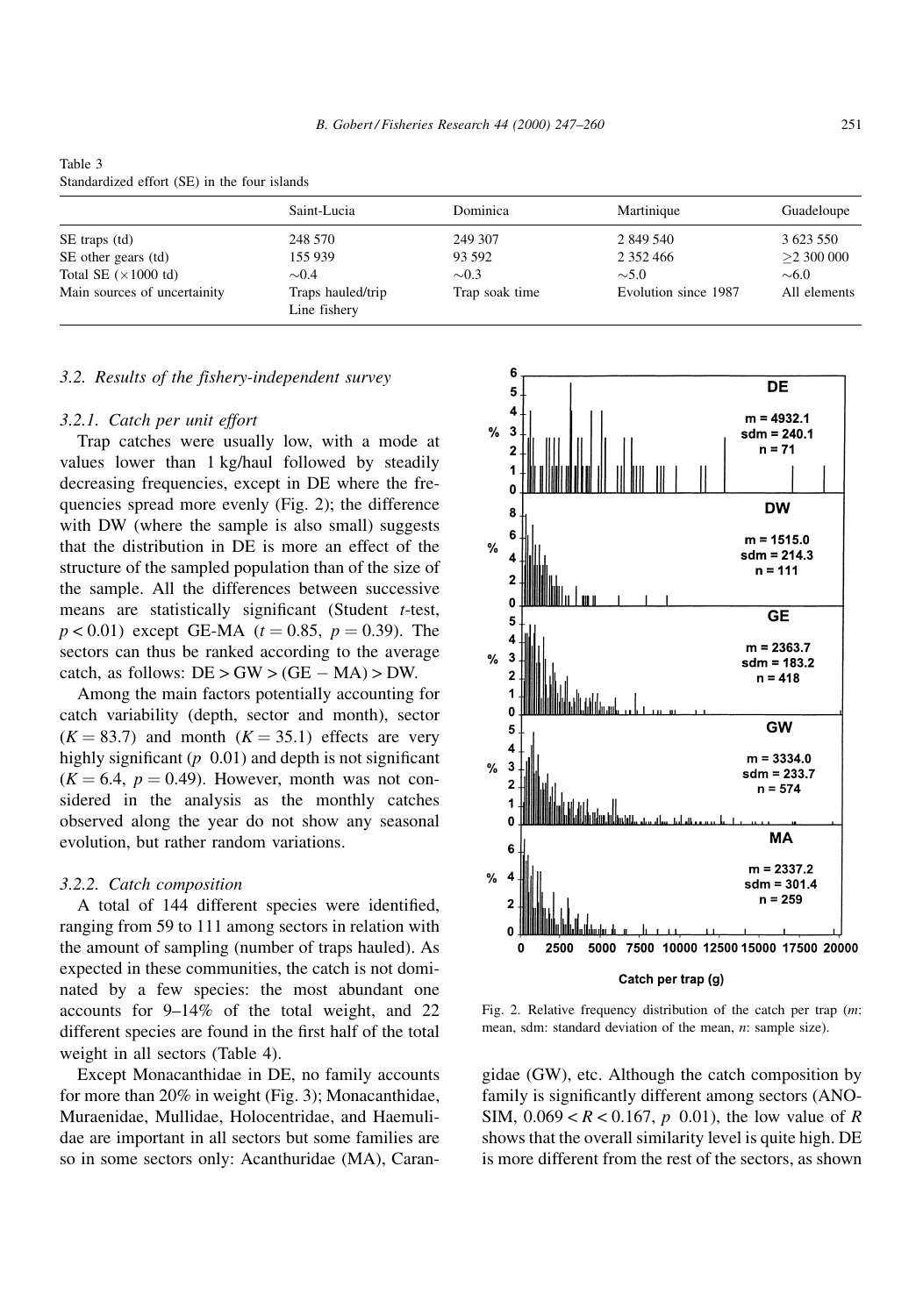| Table 4                                                                                                                                |
|----------------------------------------------------------------------------------------------------------------------------------------|
| Overall species composition $(\%)$ of the catch for traps hauled after 6 to 9 days (species representing more than 1% of total weight) |

| DE(59 species)                  | $\%$ | DW(62 species)           | $\%$ | GE (90 species)          | $\%$ | GW (111 species)         | $\%$ | MA (84 species)          | $\%$ |
|---------------------------------|------|--------------------------|------|--------------------------|------|--------------------------|------|--------------------------|------|
| Cantherhines macrocerus         | 14.1 | Gymnothorax moringa      | 8.9  | Dactylopterus volitans   | 13.1 | Gymnothorax moringa      | 11.4 | Holocentrus rufus        | 9.9  |
| Dactylopterus volitans          | 8.6  | Pseudupeneus maculatus   | 7.0  | Gymnothorax moringa      | 11.3 | Pseudupeneus maculatus   | 8.9  | Acanthurus bahianus      | 9.6  |
| Holocentrus ascensionis         | 8.6  | Sparisoma aurofrenatum   | 4.6  | Pseudupeneus maculatus   | 5.5  | Mulloidichtys martinicus | 8.8  | Sparisoma aurofrenatum   | 6.9  |
| Epinephelus fulvus              | 6.4  | Dactylopterus volitans   | 4.4  | Panulirus argus          | 5.4  | Lutjanus synagris        | 7.1  | Gymnothorax moringa      | 4.9  |
| Mulloidichtys martinicus        | 5.0  | Myripristis jacobus      | 4.1  | Holocentrus ascensionis  | 5.3  | Myripristis jacobus      | 4.3  | Holocentrus ascensionis  | 4.7  |
| <b>Balistes</b> vetula          | 4.9  | Lutjanus mahogoni        | 4.0  | Haemulon plumieri        | 5.2  | Epinephelus fulvus       | 3.9  | Cantherhines macrocerus  | 4.1  |
| Gymnothorax moringa             | 4.8  | Mulloidichtys martinicus | 4.0  | Lutjanus synagris        | 4.3  | Rhomboplites aurorubens  | 3.9  | Pseudupeneus maculatus   | 4.0  |
| Aluterus monoceros              | 4.1  | Gymnothorax funebris     | 3.9  | Mulloidichtys martinicus | 4.3  | Caranx latus             | 3.2  | Panulirus argus          | 3.9  |
| Aluterus scriptus               | 3.5  | Lactophrys quadricornis  | 3.2  | Epinephelus fulvus       | 3.4  | Sparisoma aurofrenatum   | 3.0  | Myripristis jacobus      | 3.8  |
| <i>Balistes</i> spp.            | 3.0  | Scarus taeniopterus      | 3.1  | Caranx crysos            | 2.6  | Caranx ruber             | 2.7  | Cantherhines pullus      | 3.0  |
| Lactophrys quadricornis         | 2.9  | Diodon holocanthus       | 3.0  | Diodon holocanthus       | 2.5  | Haemulon aurolineatum    | 2.5  | Haemulon plumieri        | 2.6  |
| Sparisoma aurofrenatum          | 2.6  | Lutjanus synagris        | 3.0  | Haemulon chrysargyreum   | 2.5  | Caranx hippos            | 2.4  | Mithrax spp.             | 2.3  |
| Haemulon chrysargyreum          | 2.1  | Diodon hystrix           | 2.5  | Holocentrus rufus        | 2.1  | Rypticus saponaceus      | 2.1  | Epinephelus fulvus       | 2.3  |
| Pseudupeneus maculatus          | 2.1  | Haemulon aurolineatum    | 2.4  | Caranx latus             | 1.9  | Gymnothorax funebris     | 1.8  | Mulloidichtys martinicus | 2.1  |
| Pomacanthus paru                | 1.8  | Rypticus saponaceus      | 2.3  | Myripristis jacobus      | 1.8  | Panulirus argus          | 1.7  | Lutjanus synagris        | 2.1  |
| Haemulon melanurum              | 1.7  | Lutjanus buccanella      | 2.3  | Haemulon aurolineatum    | 1.6  | Scarus taeniopterus      | 1.7  | <b>Balistes</b> vetula   | 2.0  |
| Gymnothorax funebris            | 1.7  | Lactophrys triqueter     | 2.2  | Sparisoma aurofrenatum   | 1.6  | Haemulon plumieri        | 1.7  | Carpilius corallinus     | 1.8  |
| Mycteroperca interstitialis 1.6 |      | Lutjanus vivanus         | 2.1  | <b>Balistes</b> vetula   | 1.5  | Lactophrys triqueter     | 1.7  | Holacanthus tricolor     | 1.6  |
| Octopusspp.                     | 1.5  | Epinephelus fulvus       | 2.0  | Rhomboplites aurorubens  | 1.5  | Lutjanus buccanella      | 1.5  | Haemulon flavolineatum   | 1.5  |
| Rypticus saponaceus             | 1.5  | <b>Balistes</b> vetula   | 1.9  | Rypticus saponaceus      | 1.4  | Pomacanthus paru         | 1.5  | Epinephelus guttatus     | 1.4  |
| Lactophrys triqueter            | 1.4  | Synodus intermedius      | 1.7  | Lactophrys triqueter     | 1.4  | Haemulon flavolineatum   | 1.3  | Octopus spp.             | 1.4  |
| Carpilius corallinus            | 1.4  | Holocentrus ascensionis  | 1.6  | Epinephelus guttatus     | 1.2  | Holocentrus ascensionis  | 1.3  | Lutjanus purpureus       | 1.1  |
| Lutjanus mahogoni               | 1.4  | Acanthurus chirurgus     | 1.4  | Lactophrys polygonius    | 1.1  | Holocentrus rufus        | 1.3  | Sparisoma chrysopterum   | 1.1  |
| Epinephelus guttatus            | 1.2  | Haemulon melanurum       | 1.4  |                          |      | Chaetodon sedentarius    | 1.1  | Acanthurus coeruleus     | 1.1  |
| Acanthurus chirurgus            | 1.1  | Holocentrus spp.         | 1.2  |                          |      |                          |      | Chaetodon striatus       | 1.1  |
| Holocentrus spp.                | 1.0  | Epinephelus cruentatus   | 1.1  |                          |      |                          |      | Mithrax spinosissimus    | 1.0  |
|                                 |      | Lutjanus analis          | 1.1  |                          |      |                          |      | Caranx ruber             | 1.0  |
|                                 |      | Epinephelus guttatus     | 1.1  |                          |      |                          |      |                          |      |
|                                 |      | Caranx lugubris          | 1.1  |                          |      |                          |      |                          |      |
|                                 |      | Haemulon plumieri        | 1.0  |                          |      |                          |      |                          |      |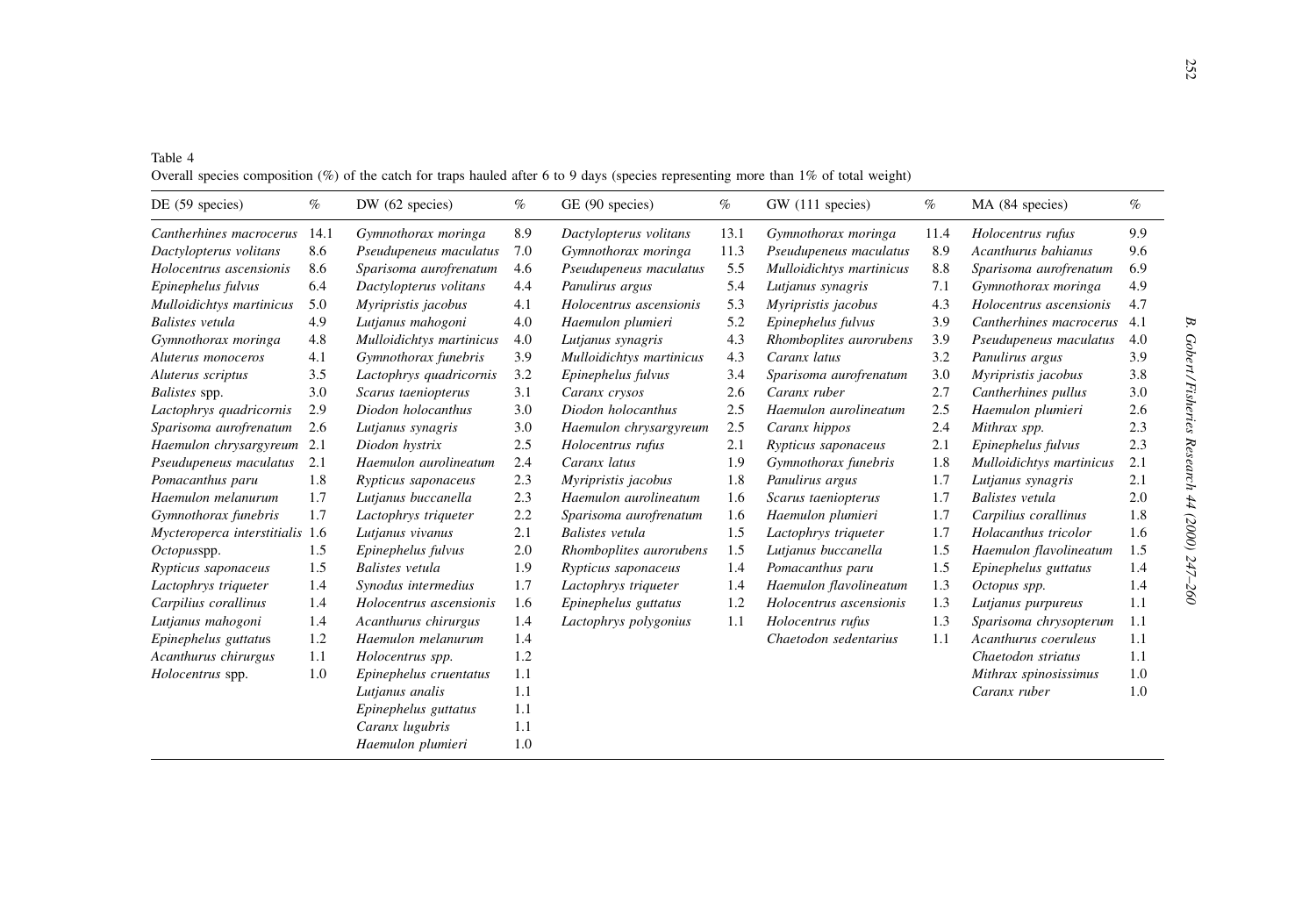

by the pairwise comparisons: 93.3% of the tests involving DE and any of the other ones are highly significant.

In all sectors, predators of benthic invertebrates and of fishes account for a large part of the catch  $(36-50\%)$ in weight). No general tendency clearly appears among sectors when trophic categories are considered. Some high values may be related to ecosystem differences, as in the case of the abundance of herbivores (especially Acanthurus bahianus) in Martinique, where algal beds are important on the external reef slope (Adey and Burke, 1976; Laborel and Bouchon, 1986).



Fig. 3. Average relative catch composition by family.<br>Fig. 4. Average relative catch composition by class of maximum species length, in weight (black bars) and in numbers (grey bars). Abscissa indicates the lower limit of the class (ex: 10 is for class  $10-19$  cm).

The distribution of numbers caught by classes of maximum length reached by the species  $(L_{\text{max}})$  is very similar in all sectors (Fig. 4): the proportions steadily increase until the class 30–39 cm, then abruptly fall to less than 10%. In all sectors there is a low abundance, or even an absence, of the large piscivorous species (Serranidae, Carangidae, and Lutjanidae).

#### 3.2.3. Average lengths

DE and MA are the most different sectors (highest values of SD), and the most extreme ones in this regard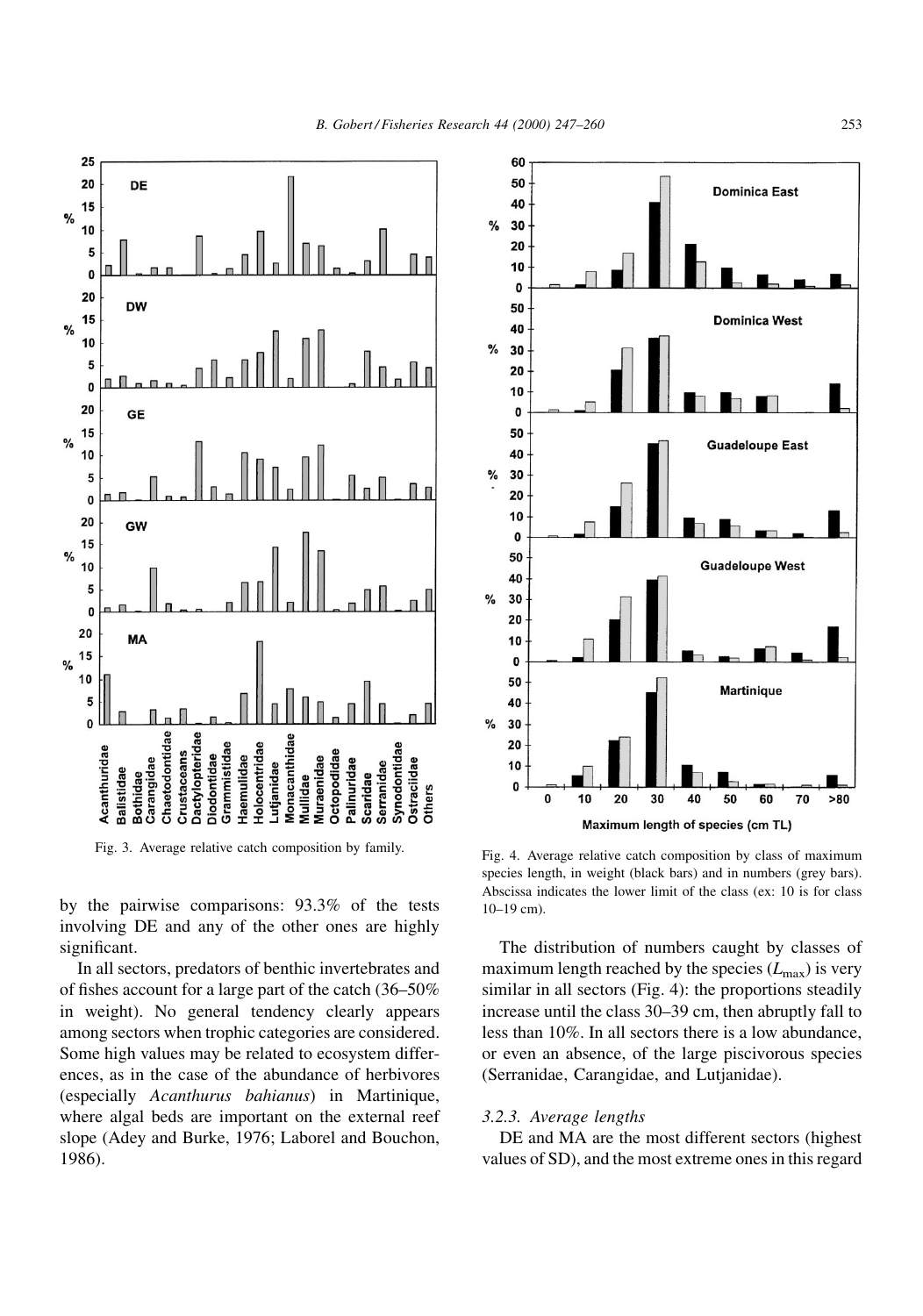Table 5 Summary of comparisons of average lengths among sectors

| Sector    | SD<br>$(\%)$ | $SD+$<br>$(\%)$ | Number of<br>comparisons |  |  |
|-----------|--------------|-----------------|--------------------------|--|--|
| DE        | 66.0         | 98.5            | 68                       |  |  |
| <b>GW</b> | 52.8         | 69.2            | 104                      |  |  |
| <b>DW</b> | 52.4         | 58.1            | 43                       |  |  |
| <b>GE</b> | 51.1         | 37.1            | 89                       |  |  |
| MA        | 66.3         | 11.8            | 118                      |  |  |

(lowest and highest values of  $SD+$ ): mean lengths are almost always greater in DE and lower in MA (Table 5), leading to the following ranking order:  $DE > GW > DW > GE > MA$ . In all sectors except DE the average length (most often between 20 and 25 cm) is much smaller than, and almost independent of, the size of the species, for  $L_{\text{max}}$  ranging from 30 to 70 cm (Fig. 5). Sector DE shows a somewhat different pattern, with average lengths steadily increasing from 12 to 46 cm.

## 3.2.4. Overall size structure

The overall size structure (Fig. 6) shows in all sectors a main mode peaking between 15 and 25 cm, and one or two other modes made of very few species: Chaetodontidae and some Diodontidae  $(\approx 10 \text{ cm})$ , Dactylopterus volitans  $(\approx 30-35 \text{ cm})$ , Aluterus spp. (Monacanthidae) ( $\approx$ 40-45 cm), Gym*nothorax* spp. (Muraenidae) ( $\approx$ 70–80 cm). The main mode, made of the remaining species (Fig. 7), is made of 80–93% of the individuals and most of the species

diversity. It includes the families of major fisheries interest (Holocentridae, Haemulidae, Serranidae, Mullidae, Scaridae, Lutjanidae, Carangidae) which account for  $55-76\%$  of the total numbers and 39-66% of the total weight. Its ascending arm, which reflects the overall size selectivity of the fishery, is almost identical in both sectors of Guadeloupe and in DW, but is shifted left by about 2 cm in MA, and more progressive in slope in DE where the mode occurs at a much larger length. Its descending arm, which reflects both the succession of species of increasing maximal size and the mortality undergone in each species, shows in all sectors a relatively clear exponential trend.

#### 3.2.5. Specific size structures

As far as selectivity is concerned, the main observation is that the ascending parts of the distributions are not always superimposed: there is often a gap of at least 1 cm, and several species have much larger differences among sectors. As mesh size was the same in all traps used for the survey, a density-dependent effect on selection probability is the most likely mechanism to explain such differences (Gobert, 1998). As far as mortality is concerned, the quantitative analyses of the descending parts of the distributions is limited to ratios of total mortality coefficients Z, by the amount and nature of available data. Z could be estimated with a good fit of the catch curve for six species with growth parameters available, yielding 17 ratio estimates (Table 6); for these species, Z is systematically lower in DE and generally higher in



Fig. 5. Average individual length by class of maximum species length.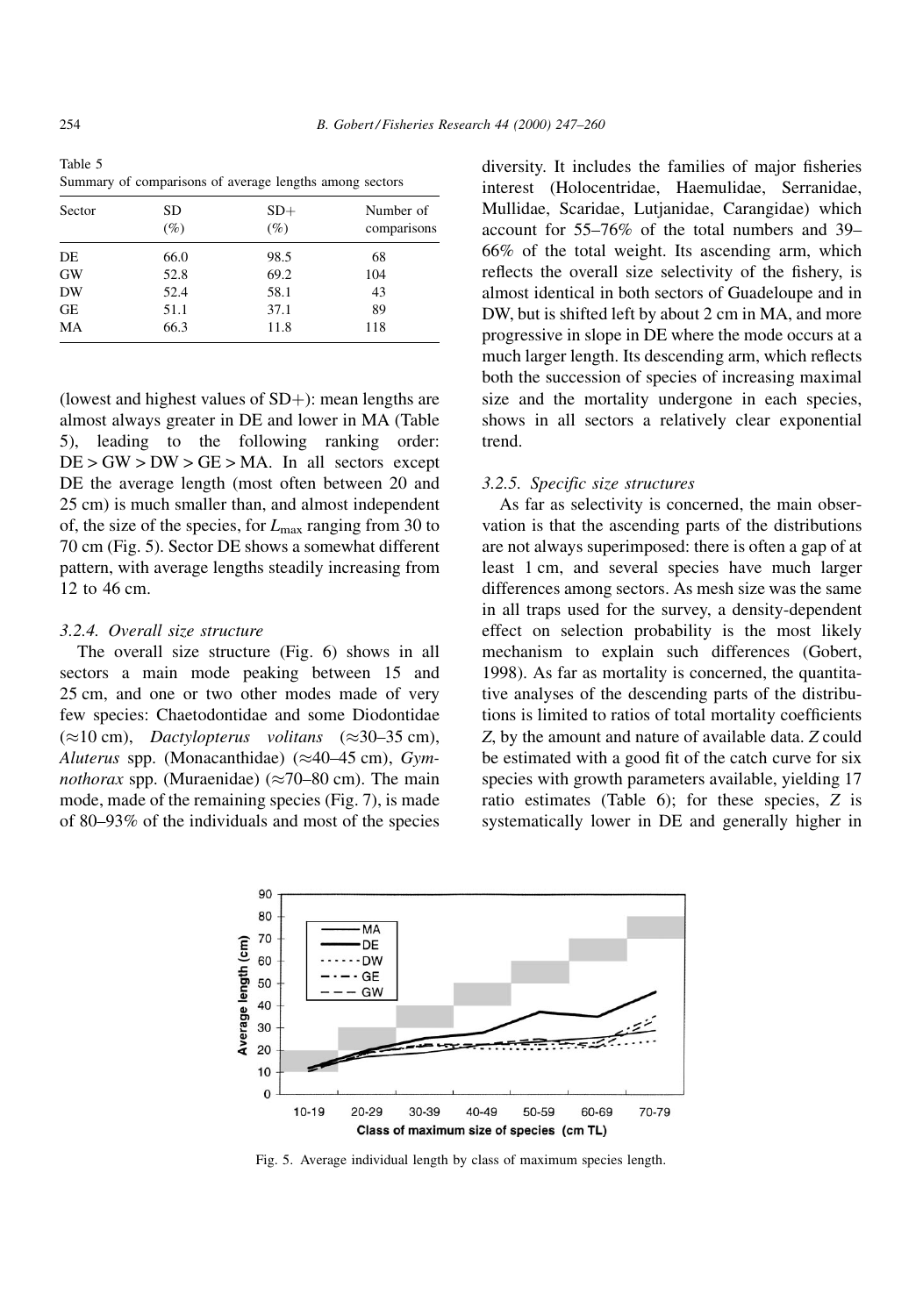

catch.

MA and GE. The average Z-ratio could be estimated in satisfactory conditions (coefficient of variation of the ratio <10%) for six of the 10 species with unknown growth parameters and more than 100 fish measured in each of at least two sectors, also yielding 17 ratio estimates (Table 6). In summary, Z is always the lowest in sector DE, and is more often higher in MA than in GE and in GW (Table 7), thus leading to the following ranking of sectors:  $MA > GE$  $GW > DE$ .

#### 3.3. Relation between cpue and fishing effort

The availability of measurements of fishing effort and standardized estimates of cpue makes it possible to study the quantitative relation between exploitation and status of stocks. As there is too much uncertainty on all variables (effort, landings, areas) at the scale of whole shelves, this approach was conducted at the scale of the sectors sampled during the fishery-independent survey. Among these five sectors, estimates of fishing effort span almost one order of magnitude (Table 8).

No clear tendency of decreasing cpue as effort increases appears on the five sector plot (Fig. 8a), owing to the wide dispersion of points in the lower range of efforts. However if sector DW is excluded from the data set, a negative linear relationship is highly significant for the other four points (cpue  $=$  $1.012 - 0.0668 \times \text{effort}, R^2 = 0.879$ . Although there is some indication that local conditions might have made trap poaching by fishermen easier in sector DW Fig. 6. Relative length frequency distribution of the whole fish than in the other ones (cf. Section 4), it is not possible



Fig. 7. Relative length frequency distribution of the main mode (moving average on three classes).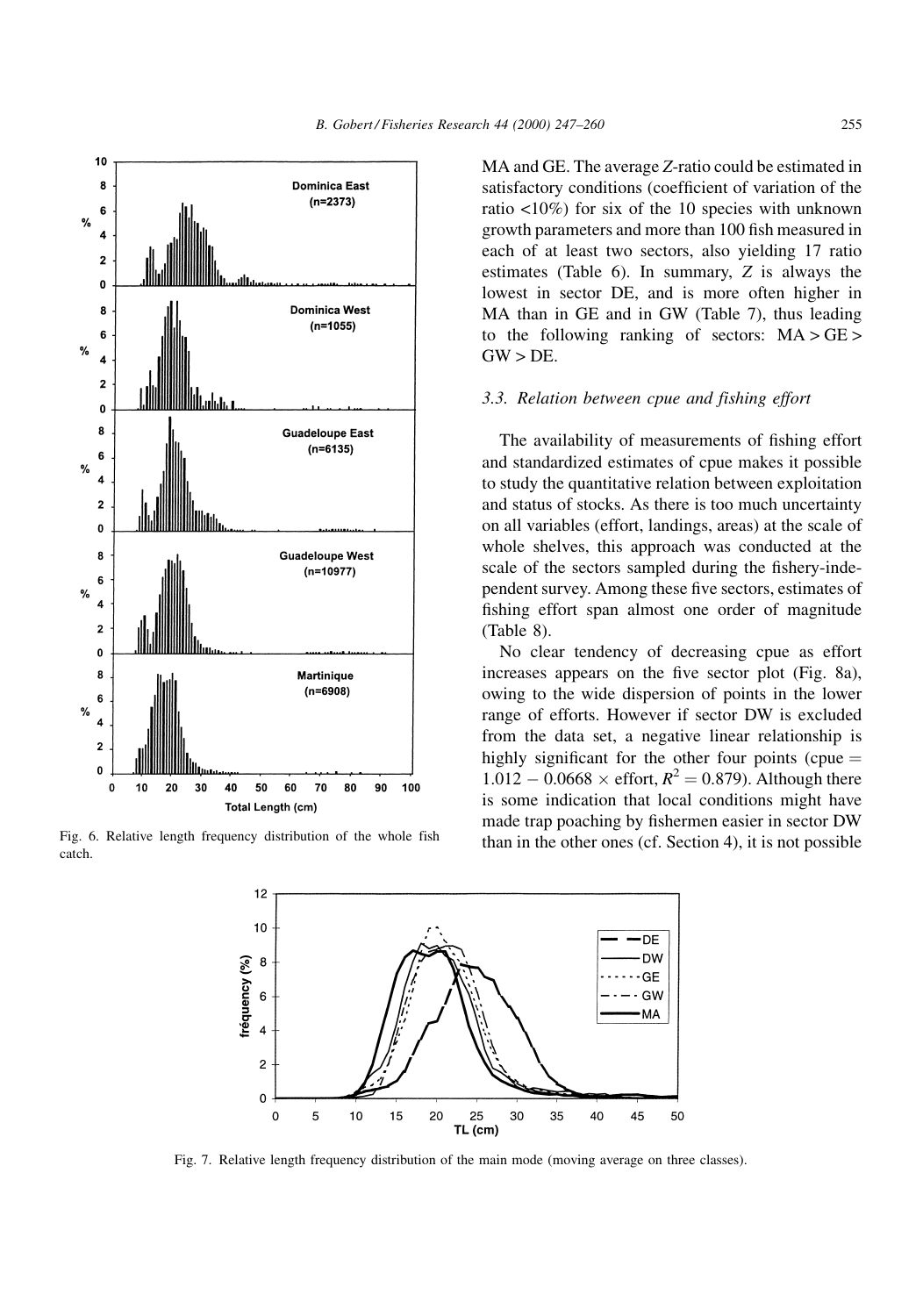## Table 6

Ratios of total mortality coefficients among sectors

| Species                                  | <b>GE/DE</b> | GW/DE | GW/GE | <b>MA/DE</b> | MA/GE | MA/GW |
|------------------------------------------|--------------|-------|-------|--------------|-------|-------|
| Growth parameter estimates available     |              |       |       |              |       |       |
| E. fulvus                                | 2.07         | 1.20  | 0.58  | 1.40         | 0.68  | 1.16  |
| L. synagris                              |              |       | 1.02  |              | 1.10  | 1.08  |
| R. aurorubens                            |              |       | 0.80  |              |       |       |
| H. plumieri                              |              |       | 0.63  |              |       |       |
| M. martinicus                            |              | 2.60  |       | 2.78         |       | 1.07  |
| P. maculatus                             |              |       | 0.78  |              | 1.24  | 1.59  |
| Growth parameter estimates not available |              |       |       |              |       |       |
| H. ascensionis                           | 1.84         |       |       | 4.74         | 2.57  |       |
| H. rufus                                 |              |       | 0.92  |              | 1.62  | 1.75  |
| M. jacobus                               |              |       | 1.61  |              | 1.39  | 0.98  |
| S. aurofrenatum                          | 1.50         | 1.41  | 0.95  | 1.23         | 0.83  | 0.87  |
| G. moringa                               |              |       | 0.68  |              |       |       |
| R. saponaceus                            |              |       | 1.04  |              |       |       |

#### Table 7

Number of comparisons of total mortality coefficients Z

| Sector                                   | DE | GW   | GЕ   | MA   |
|------------------------------------------|----|------|------|------|
| Number of comparisons where Z is greater |    |      |      |      |
| Total number of comparisons              |    | 20   | 20   |      |
| $%$ of comparisons where Z is greater    |    | 40.0 | 60.0 | 77.8 |

Table 8

Fishing effort in the sectors sampled by the fishery-independent survey

| Sector          | Area $(km^2)$ | Raw effort $(\times 1000 \text{ td})$ | Relative effort $(td/km^2)$ |  |
|-----------------|---------------|---------------------------------------|-----------------------------|--|
| Martinique      | 138.0         | 1040.4                                | 7539                        |  |
| Dominica West   | 21.0          | 68.6                                  | 3265                        |  |
| Dominica East   | 18.7          | 17.1                                  | 919                         |  |
| Guadeloupe West | 31.2          | 150.0                                 | 4806                        |  |
| Guadeloupe East | 34.3          | 300.0                                 | 8746                        |  |



Fig. 8. Multispecies surplus production model applied to the Lesser Antilles data: (a) cpue-effort relationship; (b) catch-effort relationship.

to draw any firm conclusion on the relation between cpue and fishing effort.

## 4. Discussion

This work was an attempt to overcome some of the most usual shortcomings of comparative analysis of reef fisheries, which mainly stem from the difficulty of comparing catches of different gears and of quantifying fishing effort in small-scale multigear fisheries.

Data collection was hindered by many strong constraints, with consequences on the amount and quality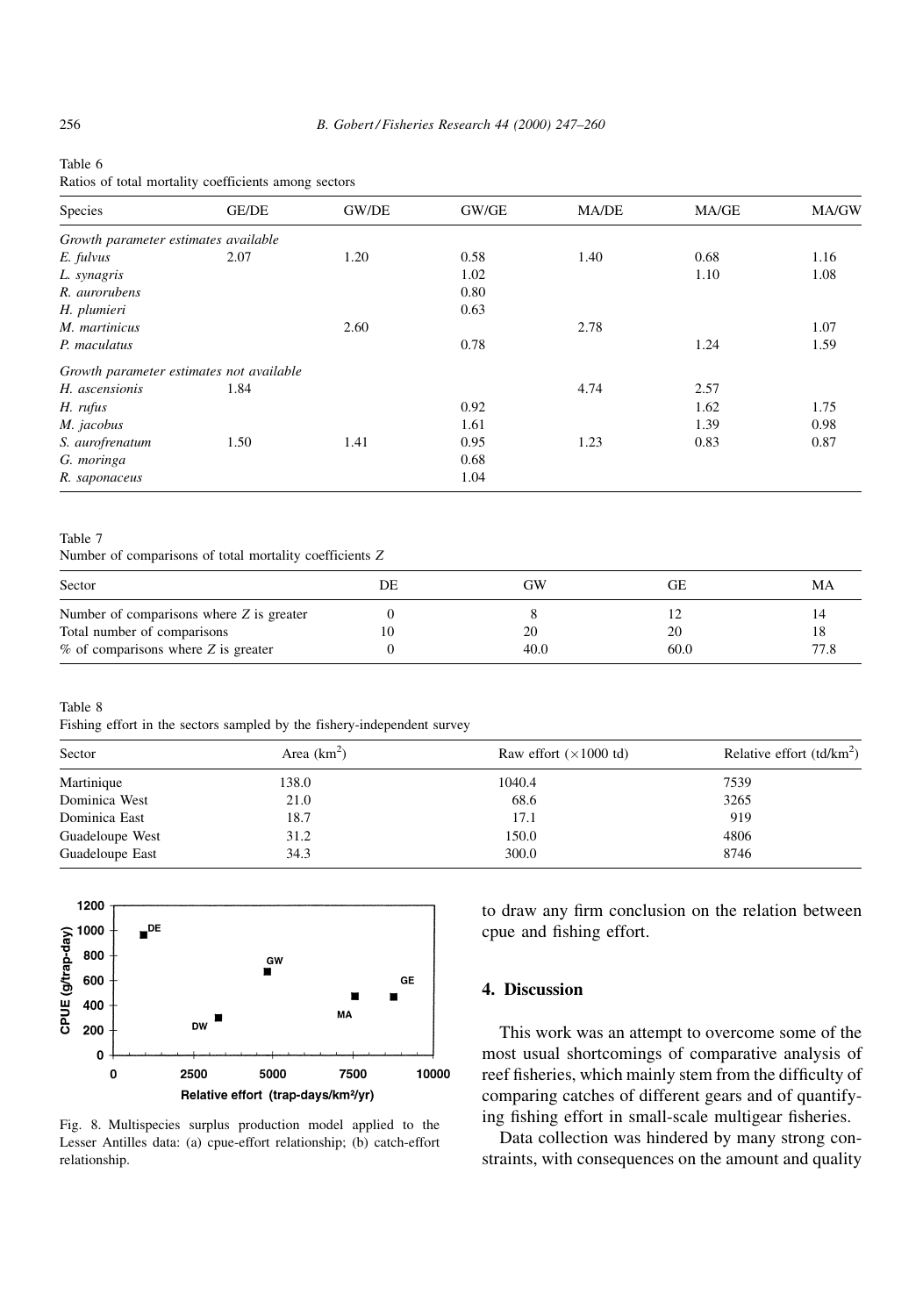B. Gobert / Fisheries Research 44 (2000) 247-260 257

of data. Firstly, the cost and/or practical difficulties of conducting fishery-independent surveys in the local contexts seriously limited their ability to sample the resource. Thus the samples were collected over generally less than one year and their sizes are most often small, particularly as far as length-frequency distributions are concerned. Although many methods cannot be used properly in these conditions (for instance the estimation of growth parameters), the available information could be used as fully as possible within the limits of reliability through less rigorous methods (Zratio estimation) or analyses at a higher aggregation level (multispecies length-frequency distributions). Secondly, estimating fishing effort was faced with two main problems: standardizing fishing effort of different passive gears and, at least in Guadeloupe, estimating fishing activity from available statistical data. Nevertheless, if effort cannot be measured accurately, its order of magnitude can be considered as reliable and used as a raw indicator of fishing pressure.

The results confirm the general feeling that Martinique and Guadeloupe are presently much more heavily exploited than their neighbours, where fishing effort is 10-20 times lower. This high fishing pressure is related to socio-economic factors like human population size (about 400,000 in each island in 1997) and purchasing power of both fishermen and consumers (stemming from the status of French Overseas Department). Although lack of appropriate data, especially in Guadeloupe, precludes a reliable comparison of fishing pressure at the scale of whole islands, taking shelf areas into account when possible suggests that resources are globally subjected to about 10 times more fishing effort in Martinique than in Saint-Lucia or Dominica.

Exploring the relation between cpue and effort at the scale of sampled sectors did not yield conclusive results as the regression is not significant when all five sectors are used. Keeping or rejecting the outlier (DW) deserves some discussion, as it makes the fit shift from not to highly significant. In the first case (keeping the outlier), cpue and effort estimates are considered as reliable; it then means that ecological conditions on the leeward shelf of Dominica are different from those of neighbouring islands (and particularly of Guadeloupe), or that there is no statistical effort/cpue relation in the Lesser Antilles. In the latter case (rejecting the outlier), either effort or cpue are underestimated in sector DW. The most likely hypothesis in this case is that cpue estimates are biased as a result of hauling of survey traps by local fishermen, which could not have occurred significantly in the other sectors, where traps were either too heavy to be hauled manually (in Guadeloupe) or too difficult to access (in the windward sectors). It is noteworthy that the four-sector significant cpue-effort relation leads to a maximum relative yield on the order of  $4 t/km^2/yr$ , which is consistent with previous estimates for the Caribbean (Munro and Thompson, 1983; Arias-Gonzales et al., 1994). However, as neither keeping nor excluding the outlier DW cannot be justified on the basis of available information, no firm conclusion can be drawn from catch-effort analysis.

The resource reacts to exploitation along gradients which are generally consistent with fishing effort gradients. The effects of increasing fishing pressure can be summarized as a series of successive steps which were observed in the five sectors (Table 9). Most of these effects are not unexpected as they have been observed in many fisheries, but they had not been reported together from reef fisheries.

|                                                    | DE | DW | GE. | МA | GW |
|----------------------------------------------------|----|----|-----|----|----|
| Fishing effort                                     |    |    |     |    |    |
| Elimination of the largest species                 |    |    | х   | Х  | X  |
| Shrinking of the distribution of cpue              |    |    |     |    |    |
| Relative importance of the small-sized species     |    |    |     |    |    |
| Shrinking of the multispecies length-structure     |    |    |     |    |    |
| Levelling off of total catch                       |    |    |     |    |    |
| Important modification of the selectivity function |    |    |     |    |    |
|                                                    |    |    |     |    |    |

Table 9

Summary of the characteristics of the resource in the five sectors<sup>a</sup>

<sup>a</sup> X denotes the occurrence of the observation and  $+, ++, ++$  the levels of fishing effort (low, moderate, high).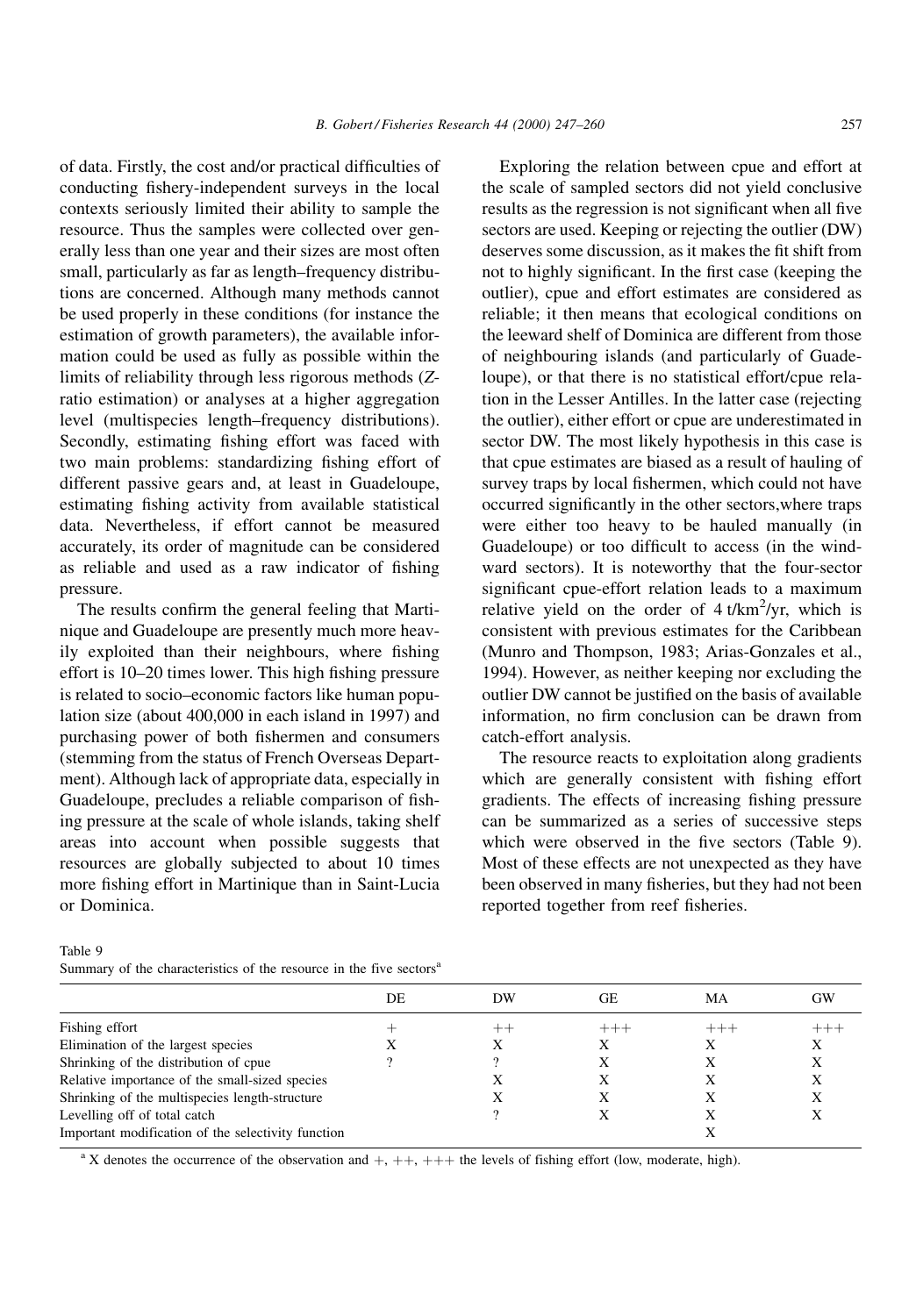The catches of the fishery-independent survey were found to be much more similar than might have been expected in view of the profound differences in fishing effort. In spite of the wide range of fishing effort, the most lightly and the most heavily exploited sectors do not show images of completely differently organized fish communities, but are rather separated by a weak and continuous gradient. Few studies dealt comprehensively with the changes in multispecies reef fish communities in response to fishing (Munro and Williams, 1985; Jennings and Lock, 1996). The pattern of species succession often referred to (shift from large, high-valued, predatory species towards small, herbivorous or planktivorous species of low market value; Munro and Williams, 1985; Jennings and Lock, 1996; Jennings and Polunin, 1996) is not found in all studies, but the decline and eventually the elimination of large species (large predators like Serranidae and Lutjanidae but also large herbivores) is a common observation. In the present case, these species have not been caught in any of the sectors although their former presence is testified both by scientific literature (Randall, 1983) and by the older fishermen (Gobert, 1996). This confirms that fishing affects the composition of an exploited reef fish community at relatively low exploitation rates (Koslow et al., 1988). The results of the present study suggest that, once these large species have been eliminated, the intensification of the fishery did not lead to another significant shift in the species composition, which remained dominated by mediumsized species feeding on benthic invertebrates, and that the subsequent evolution mainly affected the size structure by "pushing" it towards the selection interval.

The paradox of minor differences in fishery-independent survey catch composition and size structure under widely different fishing pressures suggests that in the Lesser Antilles the effects of increasing fishing effort on fish community could be to some extent moderated by conservative processes which are undetermined, but could possibly include decreasing catchability (through the behavior of fish towards passive fishing gears), external and at least partly common source of recruitment (Appeldoorn, 1987), compensatory density-dependent mechanisms involving growth and natural mortality. Although the generality of this conclusion is not certain, it has also been suggested that length-frequency data may provide misleading impressions on reef fish species, at least for long-lived snappers (Williams et al., 1995).

The results of this comparative study somewhat contrast with the generally accepted diagnostic of severe overfishing for most reef fish stocks of the Antilles (Mahon, 1993), and especially of the two French islands; if this certainly applies to some individual species such as large predators, none of the global indicators described here shows unmistakable signs of extreme depletion of the resource as a whole, like strongly dwindling relative catches or a complete shift in species composition.

In a previous study of the Martinican fishery, the medium-sized fish species which could be analyzed through yield/recruit models were not found to be obviously growth overfished given the uncertainty on biological parameters (Gobert, 1991), whereas the lobster Panulirus argus was very clearly so (Gobert, 1994b). The present study was justified by the impossibility to generalize this conclusion from a few common species to the whole fish resource, or to replace it within a general picture of antillean reef fish stock exploitation. Its results confirm the previous findings and suggest that, within the observed range of exploitation levels, the reaction of stocks to increasing fishing pressure is not as severe as it might seem when fishing effort alone is considered. However the empirical nature of the study provides no light on possible mechanisms and confirms the need of a better biological and ecological knowledge, to improve the understanding of the dynamics of exploited reef fish communities.

In any case this apparently reassuring conclusion should not lead to an overly simplistic and optimistic short-term vision of Lesser Antilles reef fisheries, especially in the most heavily exploited islands. On the one hand, the notion of overfishing cannot be discussed in biological terms only; it seems clear that in the French islands the present level of effort corresponds to a production close to the maximum but exceeds by far the level of an economic optimum, whatever definition might be given to this notion. On the other hand, the analysis of effort and landings emphasizes the present production without considering the long-term preservation of the fishery potential; intensive exploitation can alter the productivity of the resource and the equilibrium of the ecosystem, through indirect effects such as habitat degradation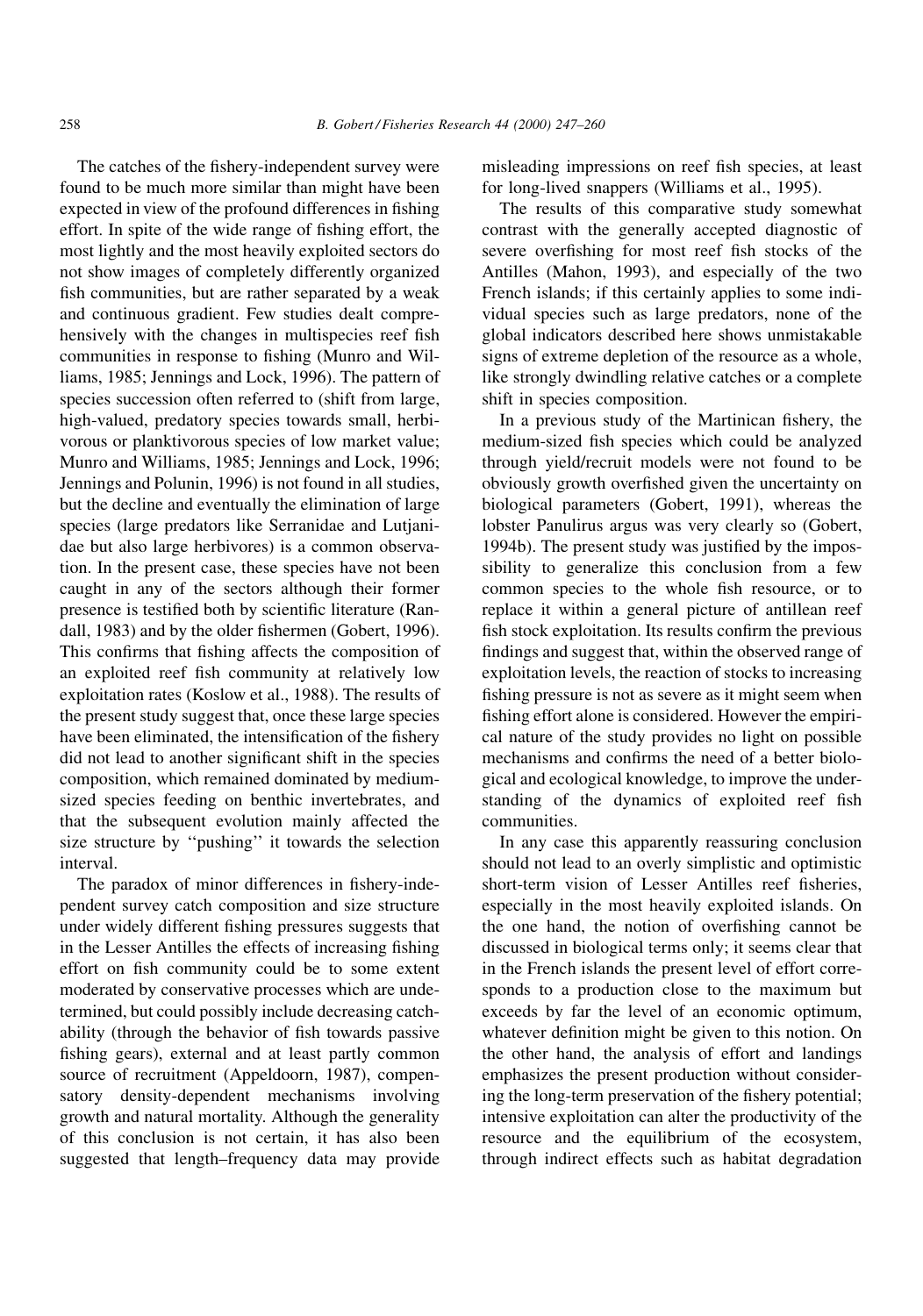by mechanical action of the fishing gear or shifting of the species composition in favor of benthic invertebrates without marketing value. Finally, if an external source of recruitment contributes at least partially to sustain the production in the most exploited islands, the corresponding fisheries would be extremely sensitive to a decrease of this recruitment since their level of fishing effort would be far greater than what the real productivity of the local resource can tolerate. The possibility of this risk also reinforces the need to consider fisheries management at the regional scale.

## Acknowledgements

Many people contributed to various aspects of this research programme, among whom G. Domalain, J.Y. Stanisière, J.P. Lamoureux, M. Louis, N. Diaz, S. George, W. Joseph, F. Narcisse, H. Guiste, A. Magloire, S. Coriette for the scientific work, and P. Gervain, G. Célimène and J. Adams for the work at sea. The programme was supported by the Chief Fisheries Officers of Dominica and of Saint-Lucia, and partly financed by the General Council of Martinique.

#### References

- Adey, W.H., Burke, R., 1976. Holocene bioherm (algal ridges and bank-barrier reefs) of the Eastern Caribbean. Geol. Soc. Am. Bull. 87, 95-109.
- Appeldoorn, R.S., 1987. Review of shared demersal resources of Puerto-Rico and the Lesser Antilles region. FAO Fish. Rep. 383, 36-106.
- Appeldoorn, R.S., 1996. Model and method in reef fishery assessment. In: Polunin, N.V.C., Roberts, C.M. (Eds.), Reef Fisheries. Chapman and Hall, London, pp. 219-248.
- Appeldoorn, R.S., Lindeman, K., 1985. Multispecies assessment in coral reef fisheries using higher taxonomic categories as unit stocks, with an analysis of an artisanal haemulid fishery. Proc. Fifth Int. Coral Reef Congr., vol. 5, pp. 507-514.
- Arias-Gonzales, J.E., Galzin, R., Nielson, J., Mahon, R., Aiken, K., 1994. Reference area as a factor affecting potential yield estimates of coral reef fishes. Naga  $17(4)$ ,  $37-40$ .
- Chakalall, B., 1995. Fisheries management in the Lesser Antilles. South Pac. Comm., Integr. Coast. Fish. Manag. Proj., Tech. Doc. 12, BP38, 31 pp.
- Clarke, K.R., Green, R.H., 1988. Statistical design and analysis for a 'biological effects' study. Mar. Ecol. Prog. Ser. 46, 213-226.
- Clarke, K.R., Warwick, R.M., 1994. Change in marine communities: an approach to statistical analysis and interpretation. Nat. Envir. Res. Counc., Plymouth, UK, 144 pp.
- Claro, R., Garcia-Arteaga, J.P., 1994. Crecimiento. In: Claro, R. (Ed.), Ecología de los peces marinos de Cuba. Cent. Invest. Quintana Roo, Mexico, pp. 321-401.
- Dagnelie, P., 1973. Théorie et méthodes statistiques. Applications Agronomiques. Presses agron. Gembloux, Bruxelles, 378 pp.
- Ferry, R.E., Kohler, C.C., 1987. Effects of trap fishing on fish populations inhabiting a fringing coral reef. N. am. J. Fish. Manage. 7, 580-588.
- Gayanilo, F., Sparre, P., Pauly, D., 1996. FAO ICLARM stock assessment tools. User's manual. FAO Comput. Inform. Ser. fisheries 8, 126.
- Gobert, B., 1989. Effort de pêche et production des pêcheries artisanales martiniquaises. Doc. Sci. Pôle Caraïbe 22, 98.
- Gobert, B., 1991. Eléments d'évaluation de l'état des ressources en poissons du plateau insulaire martiniquais. Doc. Sci. Pôle Caraïbe 31, 73.
- Gobert, B., 1994a. Size structures of demersal catches in a multispecies multigear tropical fishery. Fish. Res. 19, 87-104.
- Gobert, B., 1994b. Status of spiny lobster stocks in Martinique. Proc. Gulf Carib. Fish. Inst. 43, 669-682.
- Gobert, B., 1996. Approche historique de l'abondance et de l'exploitation des grandes espèces de Serranidae en Martinique. Proc. Gulf Carib. Fish. Inst. 44, 391-409.
- Gobert, B., 1997. Evaluating mortality using length-frequency data when growth parameters are poorly known. Naga 20(3/4),  $46 - 51$ .
- Gobert, B., 1998. Density-dependent size selectivity in antillean fish traps. Fish. Res.  $38$ ,  $159-167$ .
- Gobert, B., in press. Fishing gear sale statistics as a source of information on fishing effort in small-scale fisheries. Gulf Carib. Fish. Inst., 50th meeting, Merida, Mexico, 9-14 November.
- Gobert, B., Domalain, G., 1995. Statistical analysis of the fisheries of Saint-Lucia (West Indies) 1990-1993. Doc. sci. Centre ORSTOM Brest 77, 40 pp.
- Gobert, B., Stanisière, J.Y., 1997. Répartition spatiale de l'effort de pêche aux nasses en Martinique (Antilles). Aquat. Living. Resour. 10(2), 93-100.
- Guiste, H., Gobert, B., Domalain, G., 1996. Statistical analysis of the fisheries of Dominica (West Indies) 1990-1992. Doc. sci. Centre ORSTOM Brest 80, 34 pp.
- Jennings, S., Lock, J.M., 1996. Population and ecosystem effects of reef fishing. In: Polunin, N.V.C., Roberts, C.M. (Eds.), Reef Fisheries. Chapman and Hall, London, pp. 193-218.
- Jennings, S., Polunin, N.V.C., 1996. Impacts of fishing on tropical reef ecosystems. Ambio  $25(1)$ , 44-49.
- Koslow, J.A., Hanley, F., Wicklund, R., 1988. Effects of fishing on reef fish communities at Pedro Bank and Port Royal Cays. Jamica. Mar. Ecol. Prog. Ser. 43, 201-212.
- Koslow, J.A., Aiken, K., Auil, S., Clementson, A., 1994. Catch and effort analysis of the reef fisheries of Jamaica and Belize. Fish. Bull. 92, 737-747.
- Laborel, L., Bouchon, C., 1986. Les peuplements coralliens des côtes de la Martinique. Ann. Inst. Océanogr. 62(2), 193-237.